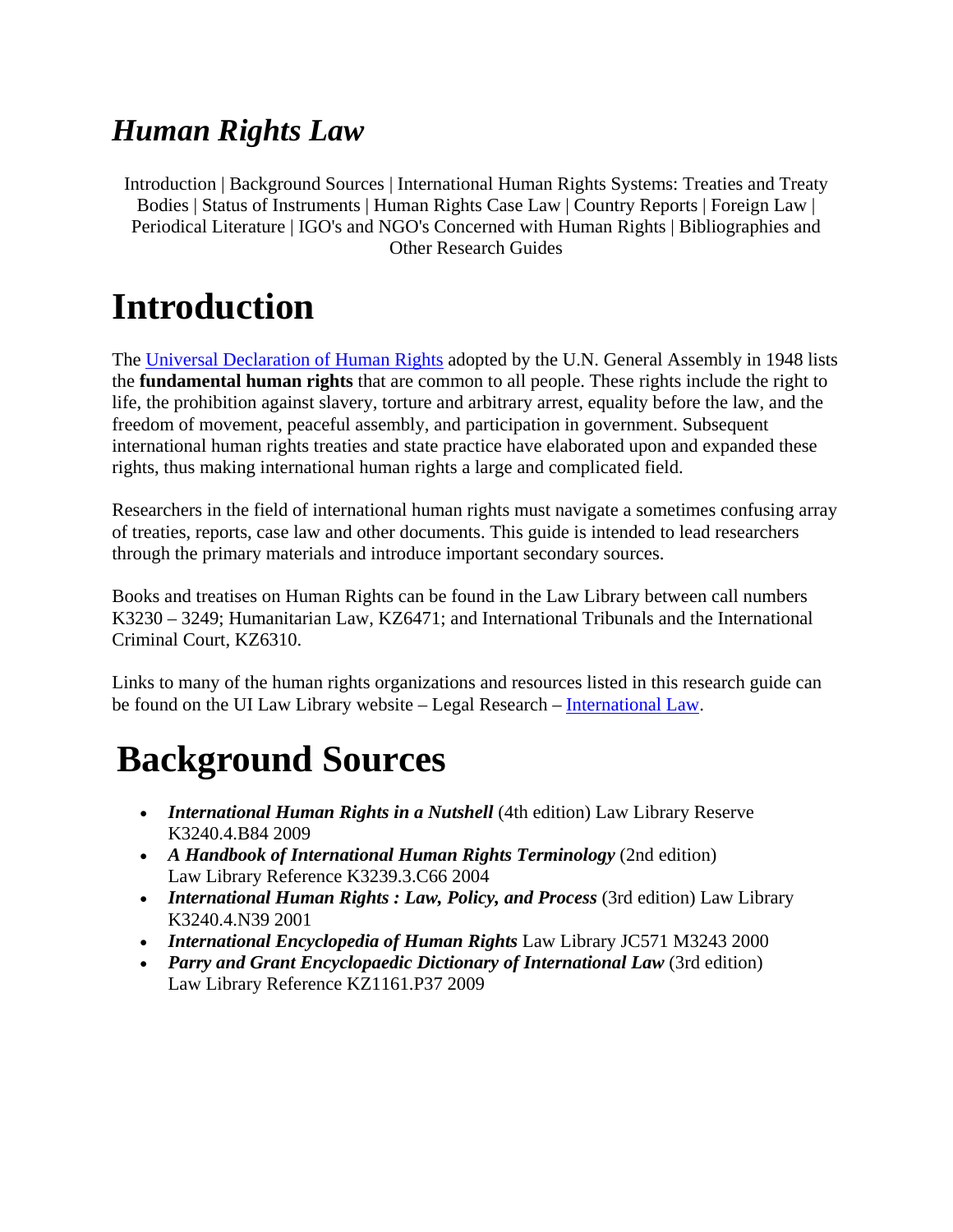## **International Human Rights Systems: Treaties and Treaty Bodies**

This section will give you an **overview** of the international human rights systems, both the United Nations and the regional systems. This section focuses on the **major human rights treaties**. There are many other additional human rights treaties in force. For more detailed information on how to locate the text and check the status of individual treaties, see our research guides on locating U.S. and Non-U.S. Treaties.

### **United Nations Human Rights Treaties and Their Corresponding Treaty Bodies**

There are seven main U.N. human rights treaties. Each treaty has a corresponding "**treaty body**" which administers the treaty, keeps track of state parties and their reservations and declarations, receives and responds to **reports** compiled by state parties, and often **hears complaints** lodged pursuant to the treaty.

*Note:* See the next section, Human Rights Case Law, for information on how to **find decisions** of the U.N. treaty bodies, courts and commissions.

| <b>Text of Treaty</b>                                                                                                             | <b>Corresponding Treaty Body</b>                                                  |
|-----------------------------------------------------------------------------------------------------------------------------------|-----------------------------------------------------------------------------------|
| <b>International Covenant on Civil and Political Rights</b>                                                                       | Human Rights Committee (HCR)                                                      |
| <b>International Covenant on Economic, Social and</b><br><b>Cultural Rights</b>                                                   | Committee on Economic, Social and<br><b>Cultural Rights (CESCR)</b>               |
| International Convention on the Elimination of All<br><b>Forms of Racial Discrimination</b>                                       | Committee on the Elimination of<br><b>Racial Discrimination (CERD)</b>            |
| Convention on the Elimination of All Forms of<br>Discrimination against Women                                                     | Committee on the Elimination of<br><b>Discrimination against Women</b><br>(CEDAW) |
| Convention against Torture and Other Cruel,<br><b>Inhuman or Degrading Treatment or Punishment</b>                                | Committee against Torture (CAT)                                                   |
| Convention on the Rights of the Child                                                                                             | Committee on the Rights of the Child<br>(CRC)                                     |
| International Convention on the Protection of the<br><b>Rights of All Migrant Workers and Members of</b><br><b>Their Families</b> | <b>Committee on Migrant Workers</b><br>(CMW)                                      |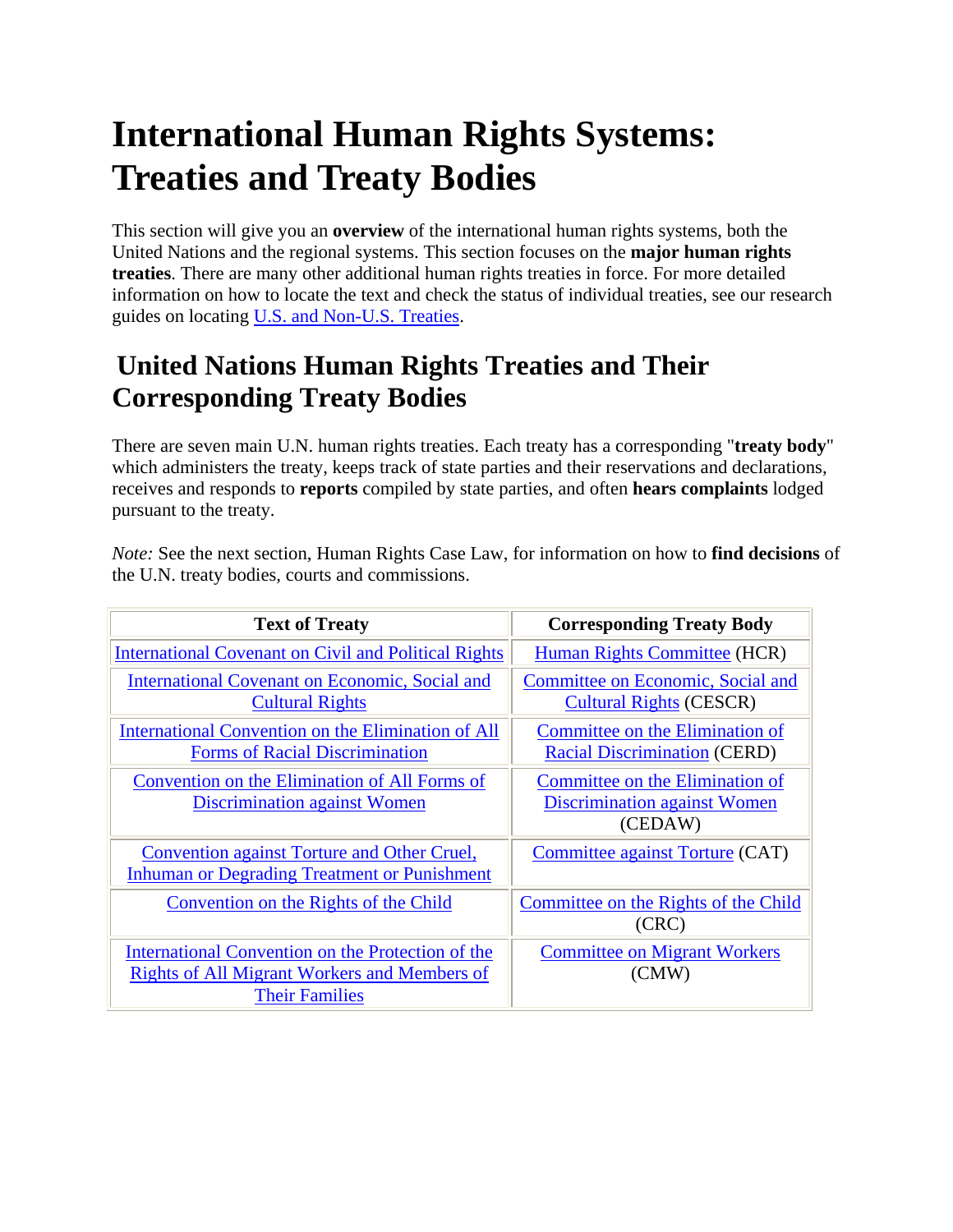#### **Finding Reports, Concluding Observations, Comments and Other Documents Relating to Treaty Bodies**

Theoretically, there is a **dialogue** between the treaty body and the individual state parties to the U.N. treaties. Pursuant to the terms of the treaties, state parties are **required to report** on their progress towards attaining the goals of the treaties. In response, the treaty bodies provide the state parties with observation and comments on their reports. These documents are an important part of human rights research.

Below are some sources for locating these types of documents.

• Bayefsky.com

This site provides links to reports, concluding observations, ratifications, reservations and declarations, jurisprudence and other types of documents on the major U.N. human rights treaties. It is searchable by type of document, country or subject matter.

• United Nations Document System (ODS) ODS is a source for **pdf copies** of U.N. documents of all sorts, including treaty body materials. It is best used when you have a U.N. document number (e.g. CERD/C/225/Add.1) and want the full-text of the document.

### **Regional Human Rights Systems**

There are regional human rights systems **Europe, the Americas and Africa**. Below are listed the major human rights treaties for each region.

- Europe: Convention for the Protection of Human Rights and Fundamental Freedoms
- Americas: American Convention on Human Rights
- Africa: African Charter on Human and Peoples' Rights (Banjul Charter)

### **Additional Sources for Human Rights Treaties**

Texts of international human rights instruments are usually easy to find on the internet. Here are some frequently-used online sources, as well as a selection of print resources.

- Bayefsky.com
- EISIL, International Human Rights
- University of Minnesota, Human Rights Library
- Multilaterals Project, Human Rights
- U.N. High Commissioner for Human Rights, International Human Rights Instruments
- Netherlands Institute of Human Rights, Human Rights Instruments
- *Human Rights : A Compilation of International Instruments* Law Library Reference K3238.H85 2002
- *International Instruments of the United Nations* UI Main Library K3238.I68 1997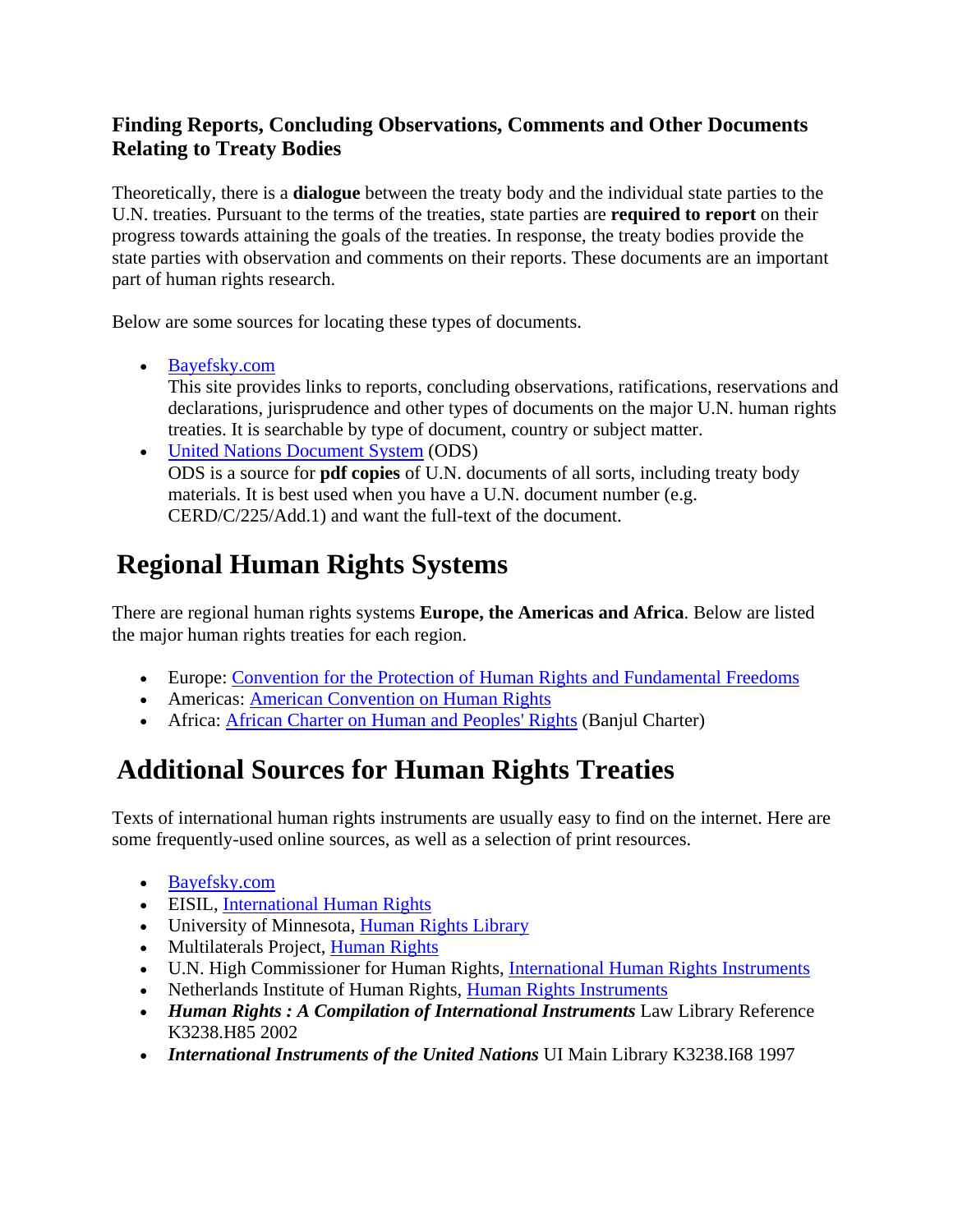# **Status of Instruments**

**What does it mean** to check the status of an international instrument or treaty? Checking the status includes:

- determining if the treaty is **in force**, and when it entered into force
- finding out if a country has **ratified** a treaty and has become a **state party**
- locating any **reservations or declarations**

There are many sources for status information. Consult sources from the body that issued that international instrument (the U.N. committee, the Council of Europe, etc.). For more detailed information about status information on the internet, see ASIL Guide to Electronic Resources for International Law: Human Rights and Treaties.

• Bayefsky.com

This free website includes an extensive documents library organized by country and subject matter. You can find information on ratification, reservations and declarations, state reports, and other key documents on this site.

- *Multilateral Treaties Deposited with the Secretary-General UI Main Library* JX1985.U442. This publication contains the **current status of 517 (as at 1 January 2006) multilateral treaties** deposited with the Secretary-General.
- UNHCHR, Treaty Body Database
- Council of Europe, Treaty Office Provides status information, signatures and ratifications, and declarations / reservations.
- U.S. Dept. of State, Treaties in Force. Update this publication with Current Treaty Actions.
- *International Legal Materials*, Law Library Periodicals. A journal providing the official text of many newly published treaties. Also available on HeinOnline.

# **Human Rights Case Law:**

## **International Courts, National Courts, Commissions & Treaty Bodies**

**International human rights courts**, such as the European Court of Human Rights, frequently post their decisions online. Case law from these courts can also be found in the print reporters, published in the language of the court.

In terms of **national court decisions**, usually only important cases from the highest courts and/or the constitutional courts are selected for publication in commercial reporters. Occasionally, human rights decisions from national courts can be located online. Another option for finding national caw law is to consult an **official reporter** from that jurisdiction. The **Foreign Law**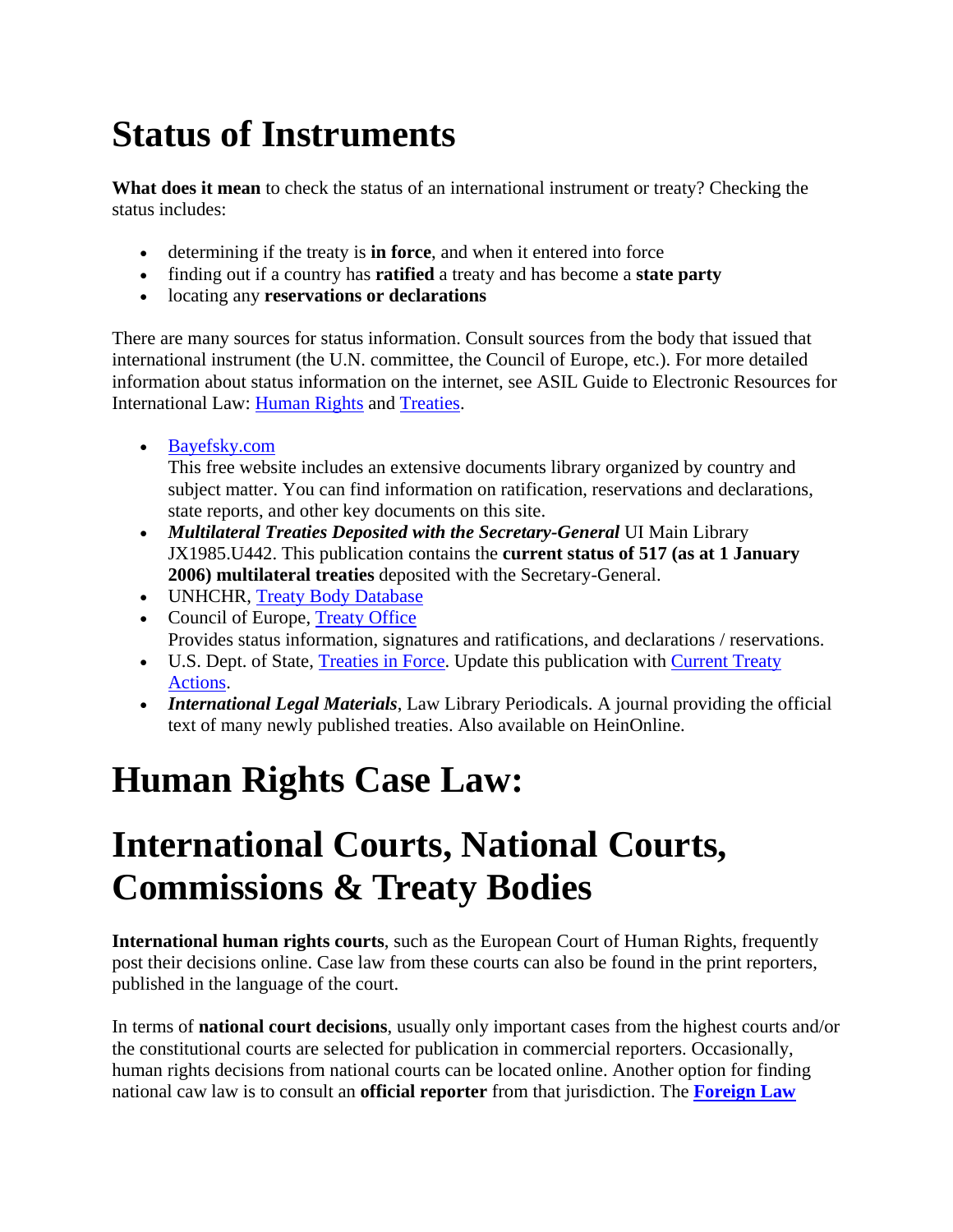**Guide** (access restricted to UI community) will help in identifying the reporters for a given jurisdiction. The official reporter will always be published in the language of the country.

Commercial print reporters, such as *International Human Rights Reports*, often publish a **combination of cases** from international courts and national courts.

Finally, many **treaty bodies** (e.g. the U.N. Human Rights Committee) also hear complaints and publish decisions. Although not the same as a decision from a national or international court, these treaty body decisions are easily grouped together with other case law materials for the purposes of human rights research.

#### **Multi-Institutional Sources**

- *International Human Rights Reports* Law Library Periodicals
- Lexis: Human Rights Cases Database [Legal > Area of Law, by Topic > International Law > Human Rights Cases]

#### **Sources for Specific Courts, Commissions and Other Bodies**

- *European Court of Human Rights / European Commission of Human Rights*
	- o Hudoc (Eurpean Court of Human Rights)
	- o Westlaw: EHR-RPTS Database (1979 present) (Court & Commission)
	- o Print: *Leading Cases of the European Court of Human Rights*, Law Library KJC 5132 A52 G85 1997
	- o Print: *Theory and Practice of the European Convention on Human Rights*, Law Library KJC 5132 D55 2006
- *Inter-American Court of Human Rights / Inter-American Commission on Human Rights (OAS)* 
	- o Decisions and Judgments (1987 present) (IA Court website)
	- o Cases Published by the IACHR (selective 1974 present) (IA Commission website)
	- o Westlaw: IACHR-OAS Database (1994 present) (Commission)
	- o Print: *The Inter-American Human Rights System*, Law Library KDZ578 I5 D38 1997
	- o Print: *Practice and Procedure of the Inter-American Court of Human Rights*, Law Library KDZ579 I58 P376 2003
- *U.N. Human Rights Committee (HRC)*
	- o Bayefsky.com: CCPR Jurisprudence
	- o Treaty Body Database (choose CCPR, then jurisprudence)
	- o U. of Minnesota Human Rights Library: Decisions and Views of the HRC
	- o Print: *Selected Decisions under the Optional Protocol* UI Main Library K3239.52.U55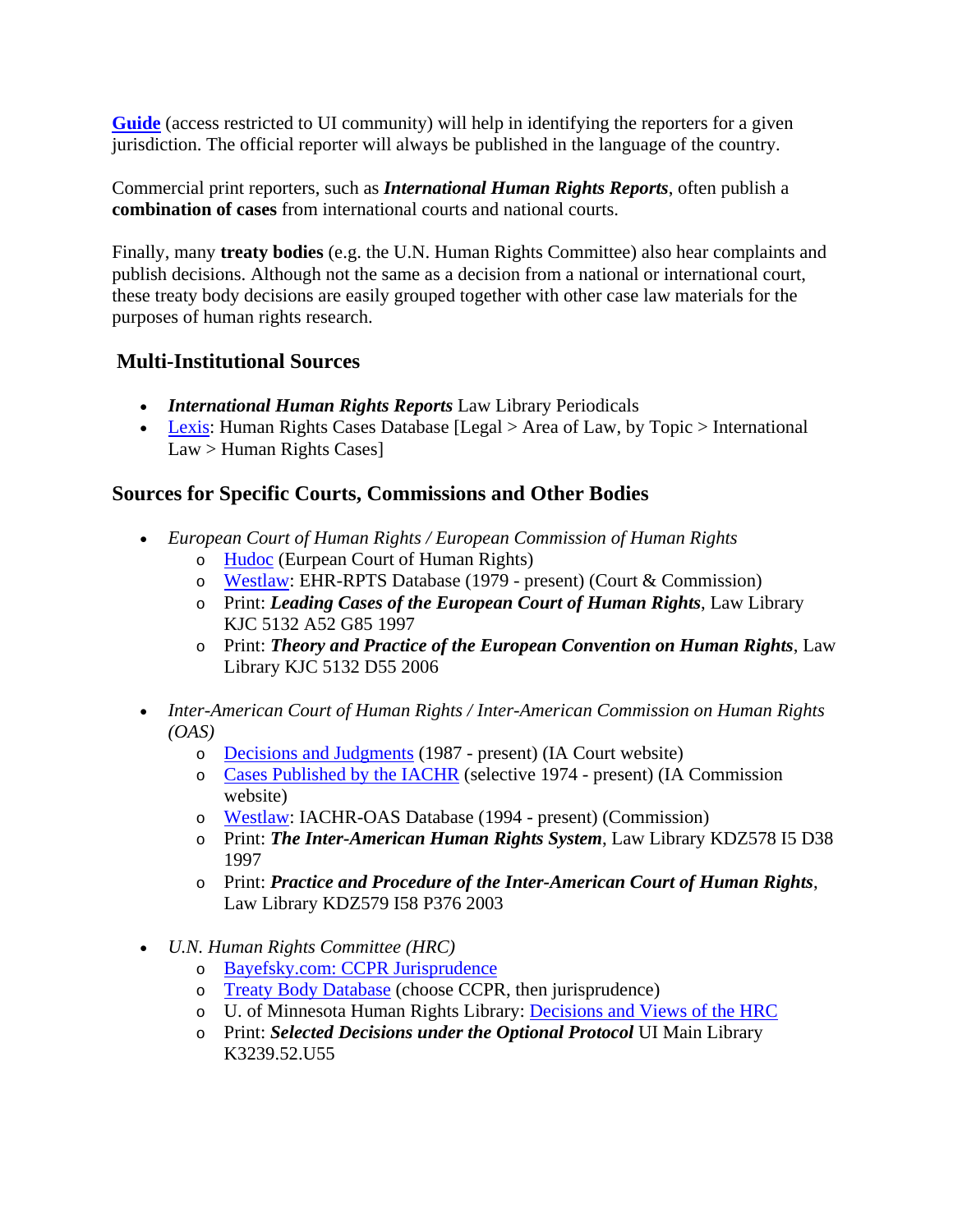- *U.N. Committee on the Elimination of Racial Discrimination (CERD)*
	- o Bayefsky.com: CERD Jurisprudence
	- o Treaty Body Database (choose CERD, then jurisprudence)
	- o U. of Minnesota Human Rights Library: Opinions of the CERD
- *U.N. Committee on the Elimination of Discrimination Against Women (CEDAW)*
	- o Bayefsky.com : CEDAW Jurisprudence
	- o U. of Minnesota Human Rights Library: CEDAW Jurisprudence under the Optional Protocol
- *U.N. Committee Against Torture (CAT)*
	- o Bayefsky.com: CAT Jurisprudence
	- o Treaty Body Database (choose CAT, then jurisprudence)
	- o U. of Minnesota Human Rights Library: Decisions and Views of the CAT under Article 22 of the Convention

## **Country Reports**

Many international organizations and some governments produce reports on the **human rights conditions in various countries**. Human rights activists and lawyers rely on these reports for asylum proceedings and when appearing before various treaty bodies and tribunals. These reports may contain detailed information on issues such as human trafficking, FGM, rape, extra judicial killings, and political prisoners, to name a few topics.

- Amnesty International, *Annual Reports* (1993 present)
- U.S. Department of State, *Country Reports* (1993 present). See also the Annual Report on International Religious Freedom (1999 - present) and the Trafficking in Persons Report (2001 - present).
- Human Rights Watch, *World Report* (1989 present)
- International Committee of the Red Cross, *Annual Report* (1994 present)
- Inter-American Commission on Human Rights, Publications (selected documents, 1962 present) Website includes annual reports, country reports and other publications. Many of these are available in print.
- United Nations High Commissioner for Refugees (UNHCR), *The State of the World's Refugees* (five editions, published in 2006, 2000, 1997, 1995 & 1993) Also available in print (2000, 1997, and 1995) UI Main Library K3230.S677.
- UNICEF, *The State of the World's Children* (1997 present)
- United Nations Development Programme (UNDP), *Human Development Report* (1990 present)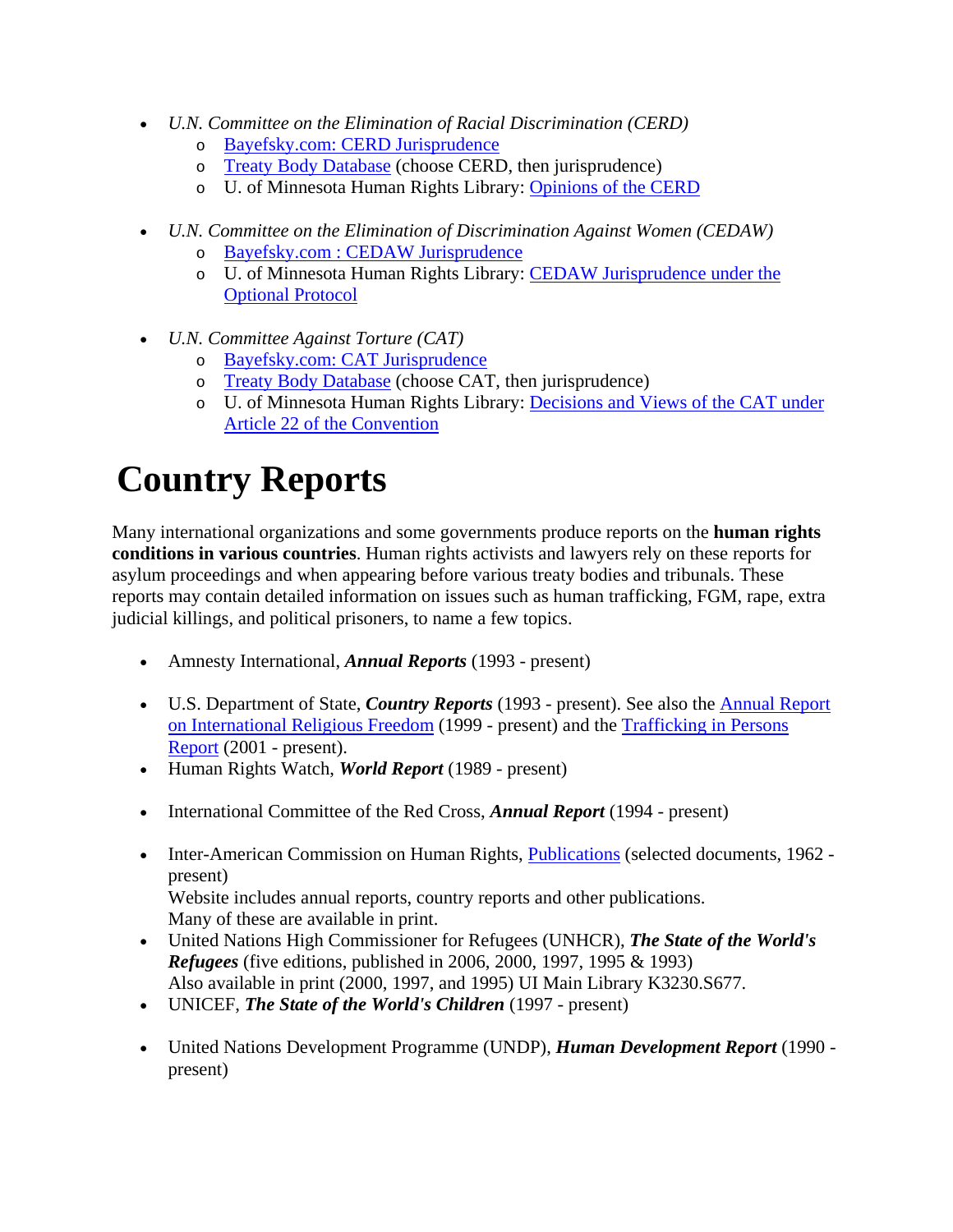• Freedom House, *Freedom in the World* (2002 - present)

# **Foreign Law**

While the Law Library does have selected publications from other countries, we do not collect materials from other countries on a comprehensive basis. See below for a **list of top resources** to help you get started.

### **Constitutions**

- *Constitutions of the Countries of the World,* Law Library Reference K3157.A2B5 Contains the full text of constitutions from over 190 countries, plus introductory and comparative notes that review recent amendments and provide historical and political information.
- *Constitutions of Dependencies and Territories,* Law Library Reference K3157.E5C65 Contains English translations of the constitutions of territories and dependencies and relevant federal constitutional provisions that define the relationship between the state and dependencies and territories. Also included is commentary that describes the interaction of the federal constitution with that of the dependency or territory.

### **Specific Topics in Foreign Legislation**

- Foreign Law Guide Access restricted to UI community. The **number one resource** for foreign law research, this database provides the researcher with relevant information on sources of foreign law, including complete bibliographic citations to legislation, the existence of English translations whenever possible, and selected references to secondary sources in English. It is arranged by country and includes an introduction to the legal system of that country as well as the availability of codes, session laws, and court reports. Each chapter contains a section arranged by subject that outlines the major laws for a given subject and provides references to English translations, when available.
- Global Legal Information Network (GLIN) The Global Legal Information Network (GLIN) is a **database of laws, regulations, and other complementary legal sources** from various countries in the Americas, Africa, Asia and Europe. The basic elements of this database are: (1) full texts of the documents in the official language of the country of origin; (2) summaries or abstracts in English; and (3) thesauri in English and in as many official languages as are represented in the database. The summaries or abstracts are linked electronically to the corresponding full texts.
- Annual Review of Population Law (Harvard) Links to **national legislation** on a variety of topics that relate to human rights, including HIV/AIDS, domestic violence, female genital mutilation, and laws relating to children.
- Legislationline (OSCE Office for Democratic Institutions and Human Rights) Legislationline is another source for **national legislation** on human rights related topics, including gender, human trafficking, freedom of assembly, migration and citizenship.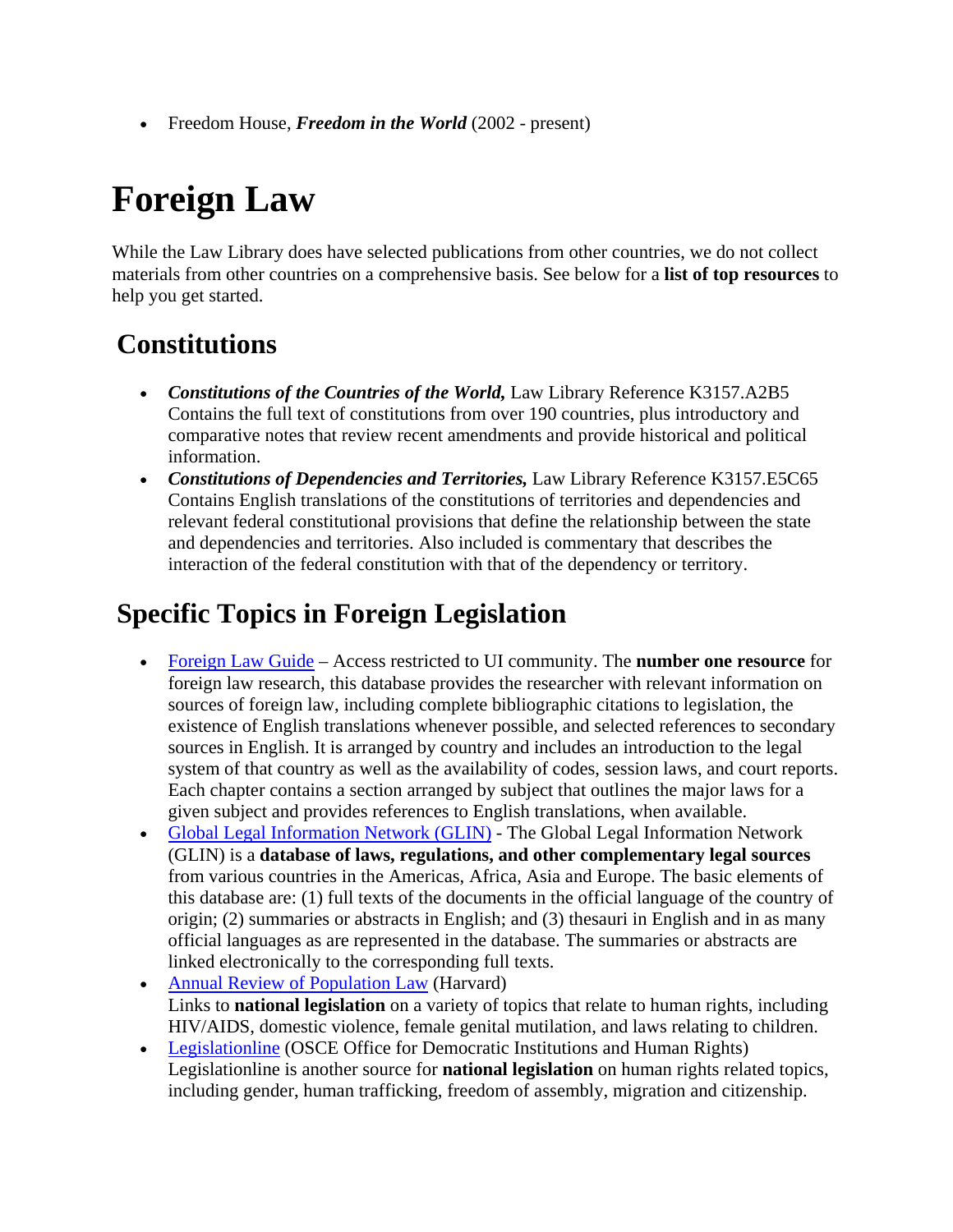Coverage is limited to OSCE member states. Many--but not all--of the laws are translated into English.

- NATLEX (ILO) A database of national **labor laws**.
- International Digest of Health Legislation (World Health Organization) Browse by country or topic. Topics include **health** education, family health, care of elderly and disabled, environmental protection and many others.

# **Periodical Literature**

If we don't have the journal electronically, check the library catalog for a print version or request the article through interlibrary loan.

### **Indexes & Periodicals Databases**

Periodical literature is a good way to obtain background information, locate the text of a foreign law, a citation, or locate information about a subject. To obtain the **best results**, use periodical indexes to locate relevant citations.

Below are listed a few of the **most commonly used journal indexes**. The UI Main Library also subscribes to many non-legal databases that may be useful when researching human rights law.

- Current Index to Legal Periodicals
- Index to Legal Periodicals and Books
- HeinOnline
- LegalTrac

### **Selected Specialized Journals and Yearbooks**

Frequently the library does not have electronic access to journals that are published outside of the United States. These journals may be available in print in the library or you can request an article through interlibrary loan. In the area of human rights, it is often useful to **explore a non-U.S. perspective** on a topic.

Non-U.S. journals are generally not available in Lexis and Westlaw, so if you limited your research to only these two databases, you may miss some crucial material. It is better to augment your Lexis and Westlaw research with the **journal indexes** listed above.

Some non-U.S. journals, as well as a sampling of U.S. journals are listed below. **Electronic access** - when available - is indicated below. Note that the library may have **older** or most **recent issues** of a journal that are not available electronically.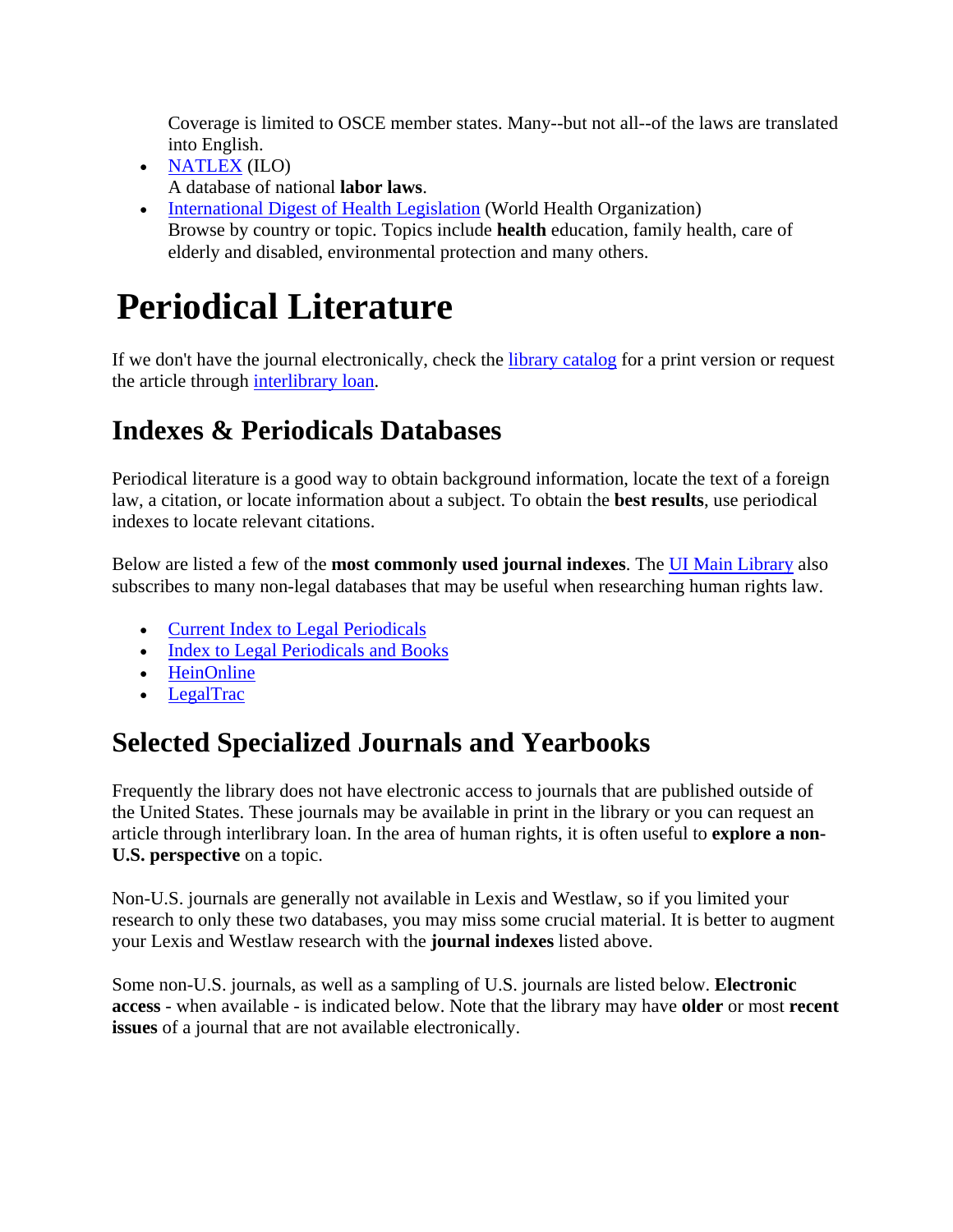#### **Journals**

- *African Human Rights Law Journal*, HeinOnline.
- *Asia-Pacific Journal on Human Rights and the Law*, HeinOnline.
- *Columbia Human Rights Law Review*, Law Library Periodicals and HeinOnline.
- *Harvard Human Rights Journal,* Law Library Periodicals and HeinOnline.
- *Human Rights Law Review,* Law Library Periodicals and HeinOnline.
- *International Journal on Minority and Group Rights,* HeinOnline .
- *South African Journal on Human Rights,* Law Library Periodicals and HeinOnline.
- *Yale Human Rights & Development Law Journal,* Law Library Periodicals.

#### **Yearbooks**

Yearbooks are similar to journals, but - as the name implies - are published only annually. Some yearbooks cover a topic (e.g. human rights or environmental law), some are published by a country and reflect that country's state practice (e.g. Israel Yearbook on Human Rights), while others cover an individual institution or an international treaty (e.g. the Torture Convention). Here are a few yearbooks devoted to human rights issues.

- *Human Rights Year Book,* Law Library Periodicals
- *The United Nations and the Protection of the Rights of Women,* Law Library HQ1236.U62 2005
- *Yearbook of International Humanitarian Law*, Law Library KZ6442.Y43.

# **IGOs and NGOs Concerned with Human Rights**

There are many international organizations which focus on human rights. Some organizations promulgate instruments and adjudicate human rights issues. Non-governmental organizations play an important role in the development of norms, institutions, and procedures for protecting human rights. A great deal of information is produced by both IGOs and NGOs. Author searches by the name of the organization will often result in a list of the reports and documents produced by the organization. Keyword searching is another option. Many of these organizations post their reports and other documents on the internet.

### **Selected Inter-Governmental Organizations**

- o U.N. Human Rights Council
- o U.N. High Commissioner for Human Rights